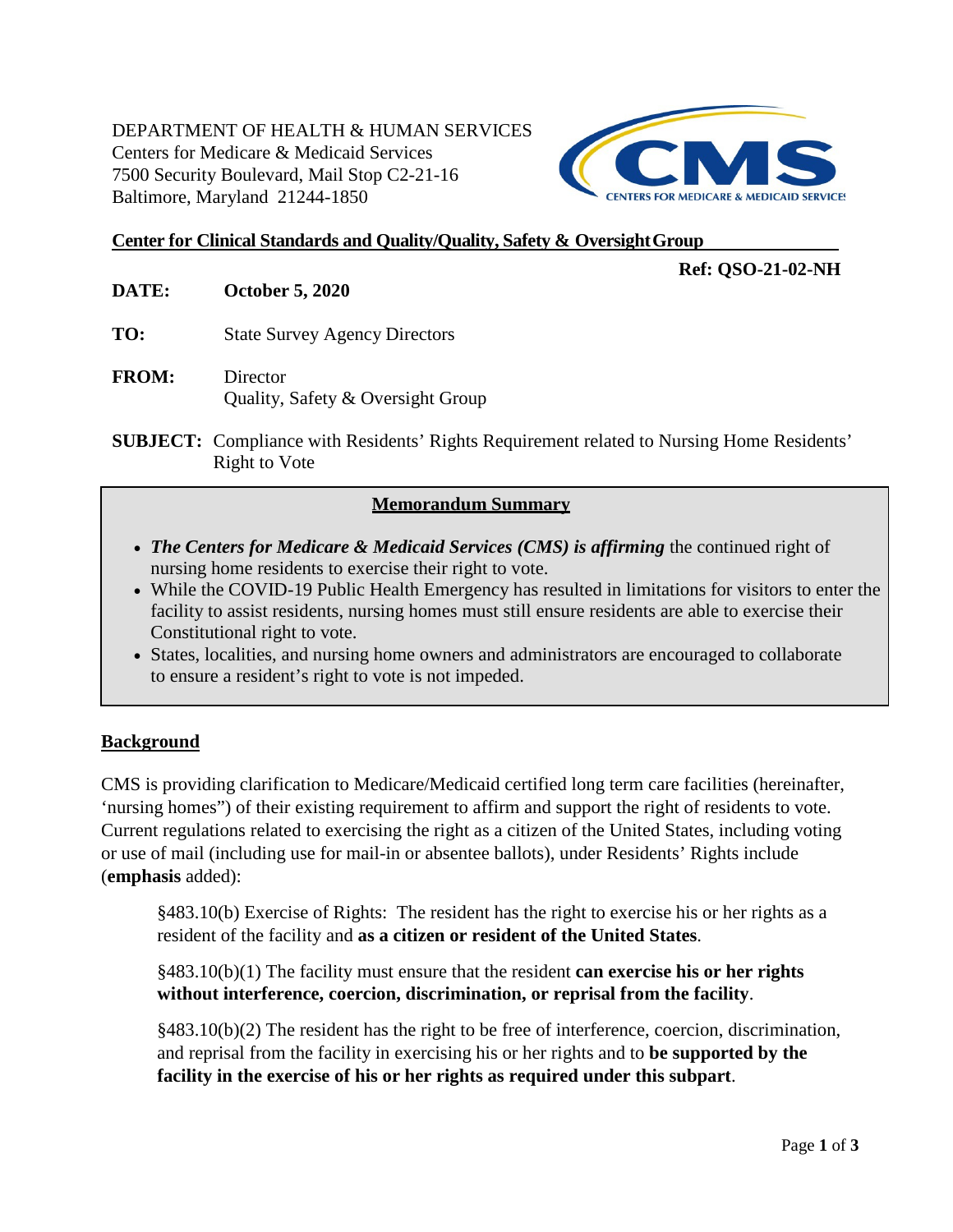A resident's rights, including the right to vote, must not be impeded in any way by the nursing home and its facility staff.

Nursing homes should have a plan to ensure residents can exercise their right to vote, whether inperson, by mail, absentee, or other authorized process. If a state has specific programs to enable nursing home residents to vote, the facility should coordinate and engage with those programs, as appropriate. This may include:

- Mobile Polling in residential facilities performed by a bipartisan team of workers; and/or
- Assistance in registering to vote, requesting an absentee ballot, or completing a ballot from an agent of the Resident's choosing, including family representative, LTC Ombudsmen or nursing home staff (or other personnel permitted to perform these functions, per state law).

*For information on ways to enable safe visitation during the COVID-19 public health emergency, please see [CMS Memorandum QSO-20-39-NH\)](https://www.cms.gov/files/document/qso-20-39-nh.pdf).*

*Whether or not external assistance is available to come into the facility*, nursing homes are required to support a resident in the exercise of their right (§483.10(b)(2)) to vote, such as assisting with absentee or mail-in voting, or transporting residents to polling locations or ballot drop-boxes in a safe manner. Social distancing should still be maintained if a facility chooses to transport a few smaller number of residents at a time (depending on the size of the vehicle).

For residents who are otherwise unable to cast their ballots in person, nursing homes must ensure residents have the right to receive and send their ballots via the U.S. Postal Service, or other authorized mechanism allowed by the State or locality. CMS regulations specific to use of mail, which also apply to voting, for voting, include (emphasis added):

§483.10(g)(7) **The facility must protect and facilitate that resident's right to communicate with individuals and entities within and external to the facility, including reasonable access to**: (i) A telephone, including TTY and TDD services; (ii) The internet, to the extent available to the facility; and (iii) **Stationery, postage, writing implements and the ability to send mail**

 $§483.10(h)(2)$  The facility must respect the residents right to personal privacy, including the right to privacy in his or her oral (that is, spoken), written, and electronic communications, including **the right to send and promptly receive unopened mail and other letters, packages and other materials delivered to the facility for the resident**, including those delivered through a means other than a postal service

"**Promptly**" means delivery of mail or other materials to the resident within 24 hours of delivery by the postal service (including a post office box) and **delivery of outgoing mail to the postal service within 24 hours,** except when there is no regularly scheduled postal delivery and pick-up service.

Nursing home residents or their representatives who believe their rights under these regulations have been violated can file a complaint with their State Survey Agency, here: [https://www.cms.gov/Medicare/Provider-Enrollment-and-](https://www.cms.gov/Medicare/Provider-Enrollment-and-Certification/SurveyCertificationGenInfo/Downloads/Complaintcontacts.pdf)[Certification/SurveyCertificationGenInfo/Downloads/Complaintcontacts.pdf](https://www.cms.gov/Medicare/Provider-Enrollment-and-Certification/SurveyCertificationGenInfo/Downloads/Complaintcontacts.pdf)